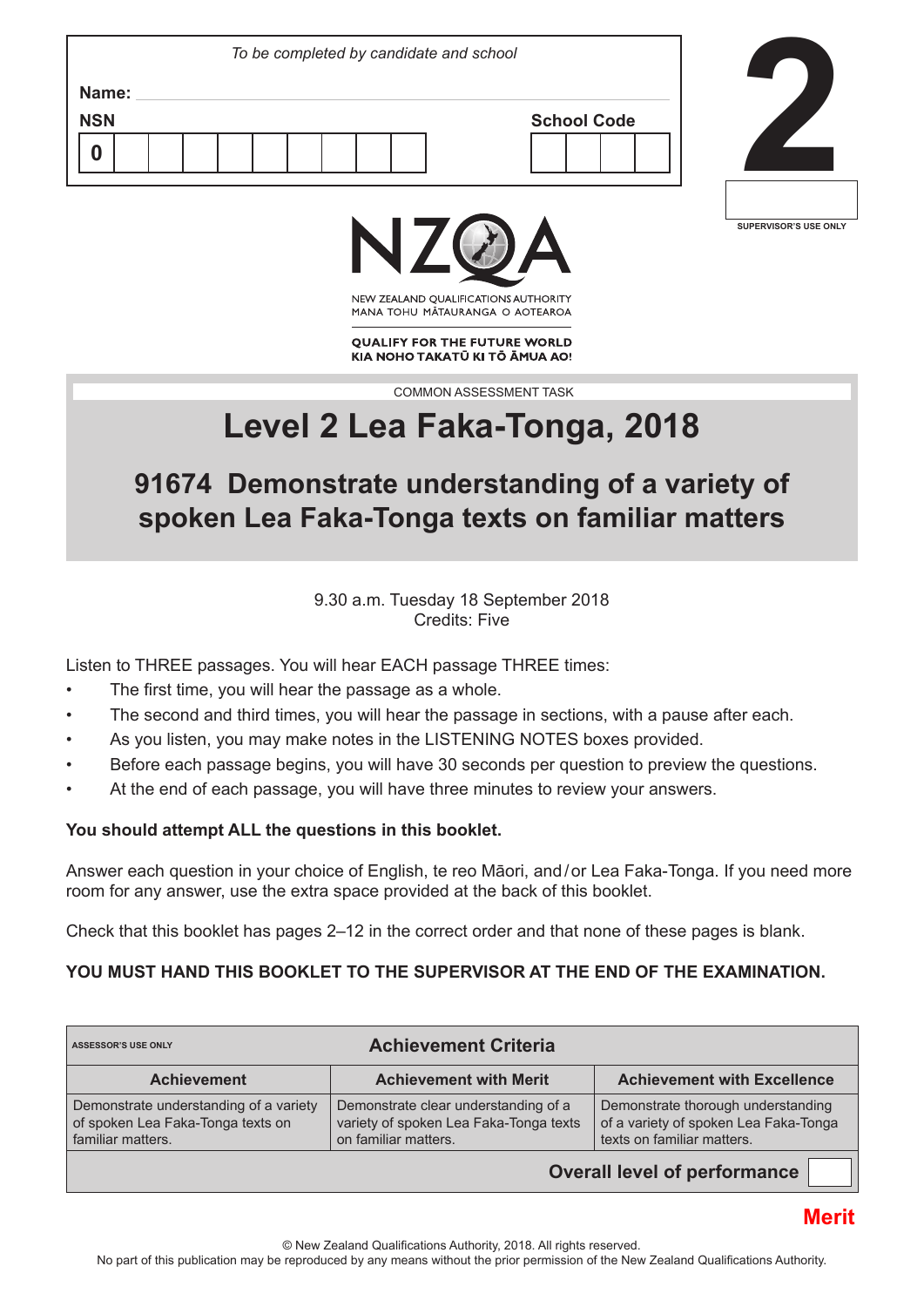# FIRST PASSAGE: Ko 'Ete Ako 'Ete Lea'/Language learning

Listen to Sione's speech to the students in his old school about his language learning experience. Question One is based on this passage. You now have 30 seconds to read the question on pages 3 and 4.

Fanongo ki he lea na'e fai 'e Sione ki he fānau ako 'o e 'apiako na'a' ne ako ai' fekau'aki mo 'ene ako lea". Ko e Fehu'i 'Uluaki' 'oku fakatefito ia he talanoa ko 'eni' 'Oku 'oatu 'a e sēkoni 'e 30 he taimi' ni ke ke lau ai 'a e fehu'i' he peesi 3 mo e 4.

**LISTENING NOTES** Manaitie lava eku sivi French , ne nay |<br>cinga re lava e sivi faka Tonga l'Engush. Hanaro ne Tanga-100 Tonga, Fauva, Wwuri - taca as cu cu<br>idna teng reu foia rani - faca 11 JUCAI  $CUMA$ pru - PUIO O MU KUUTOUR KUNI POCI  $1CU0C1$ 

**ASSESSOR'S**<br>USE ONLY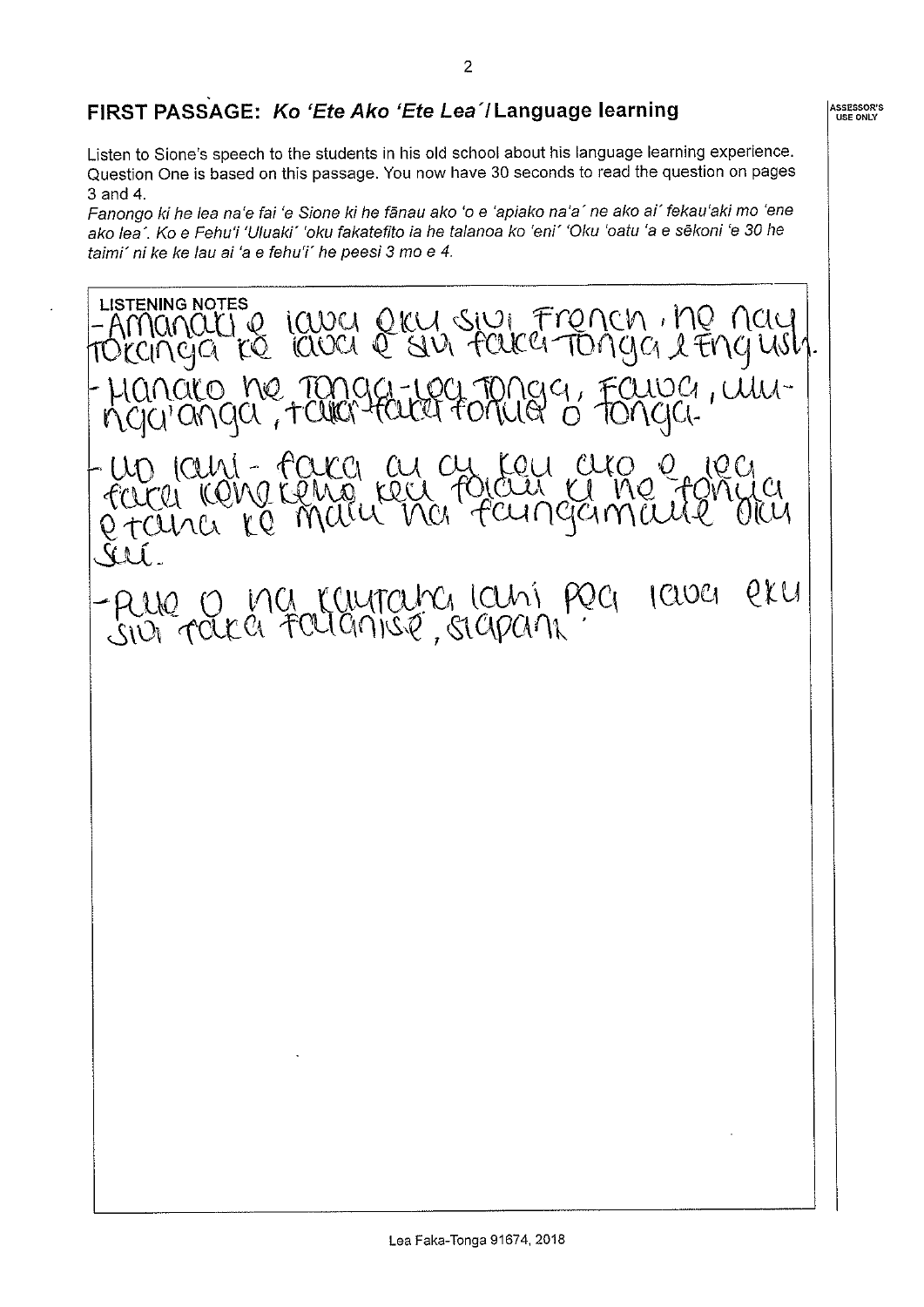

This question continues over the page.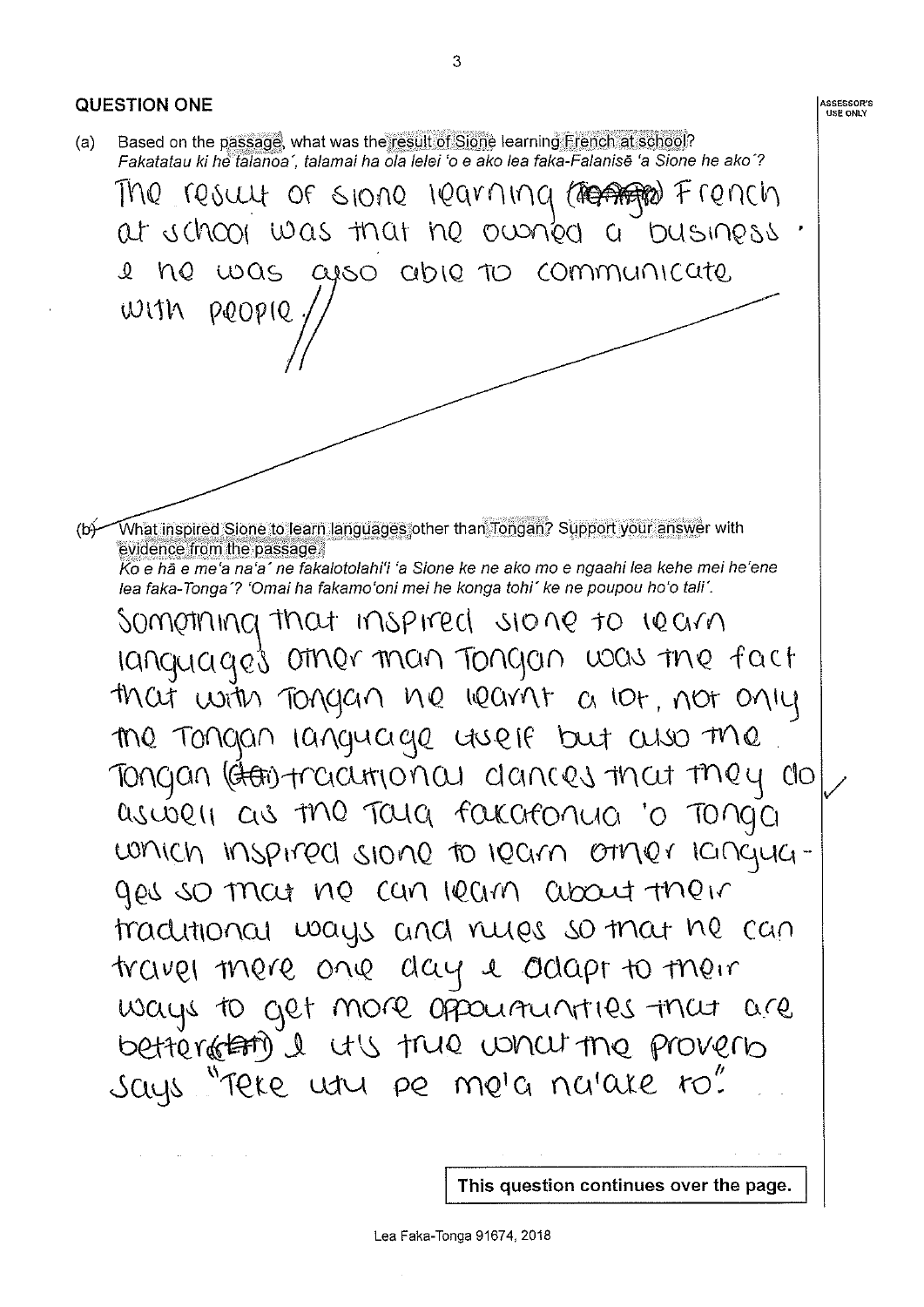Ko e hã ha ngaahi fekau mahu'inga 'oku' ke ako mei he lea 'a Sione'? 'Omai ha fakamo'oni mei he talanoa' ke ne poupou ho'o tali'. (Than) Important messages that can be IQUINT from s1000's speech is that trying to learn about know something that you know nothing about won't be easy but if you try you will mare it. Also when you try hard you will be able to communicate (in TERELAK KORABANOKARE) better especially le your people don't understang Engrish Uce sione soud "Harehe ery fieria KO racámamino an ery taranog mo ery Kui d'au reu <del>rond Agr</del> rea faka pouangin" and ats fruo wonder they say FO MOKY TOUM

|<br>| ASSESSOR'S<br>| USE ONLY

What important messages can be learnt from Sione's speech? Support your answer with

 $(c)$ 

evidence from the passage.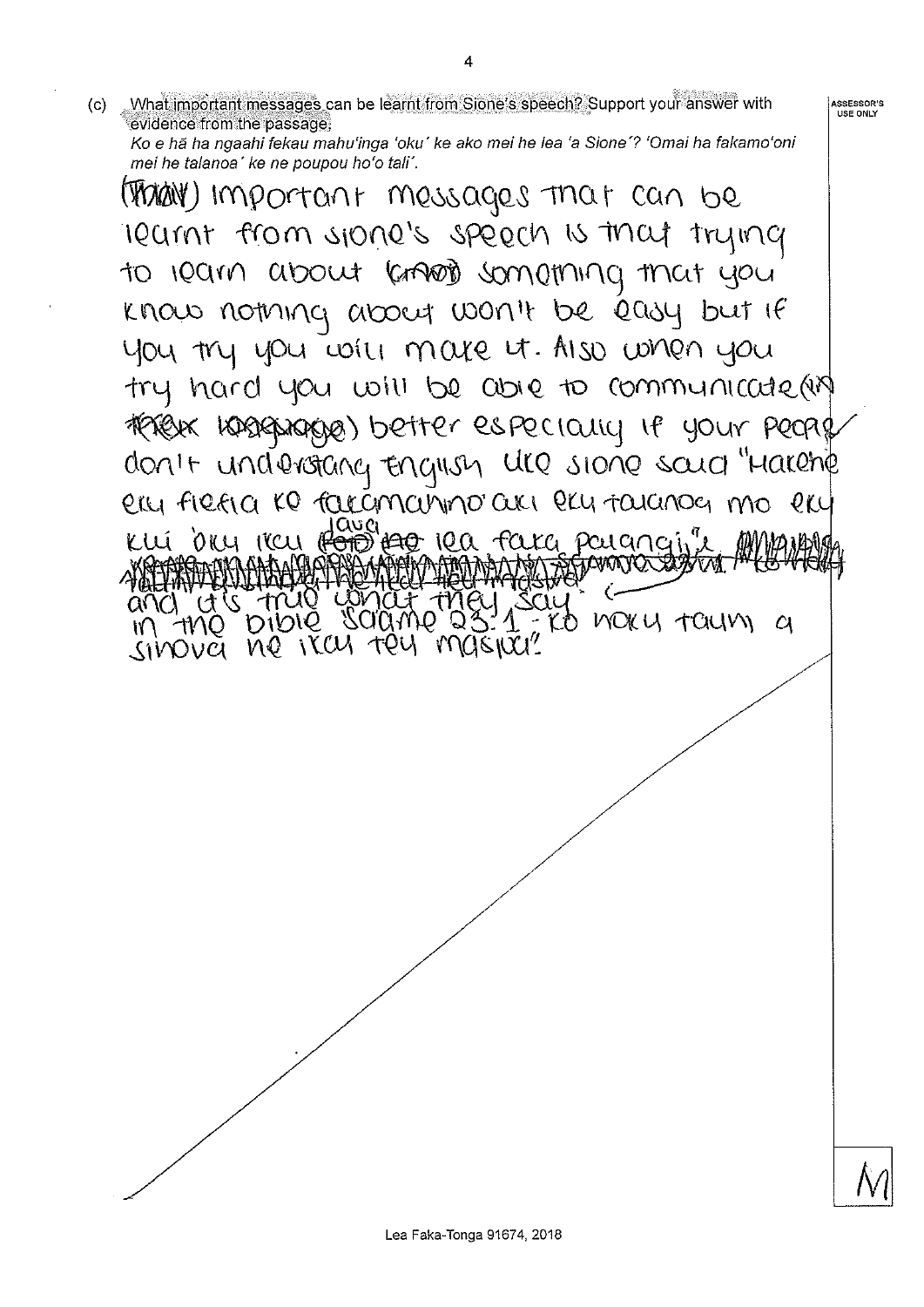## SECOND PASSAGE: Ko e Talanoa 'o Fehuluni'/The Story of Fehuluni

Listen to the story of Fehuluni. Question Two is based on this passage. You now have 30 seconds to read the question on pages 6 and 7.

Fanongo ki he talanoa 'o Fehuluni'. Ko e Fehu'i Ua', 'oku fakatefito ia he talanoa ko 'eni'. 'Oku 'oatu 'a e sēkoni 'e 30 he taimi' ni ke ke lau ai 'a e fehu'i' he peesi 6 mo e 7.



ASSESSOR'S<br>USE ONLY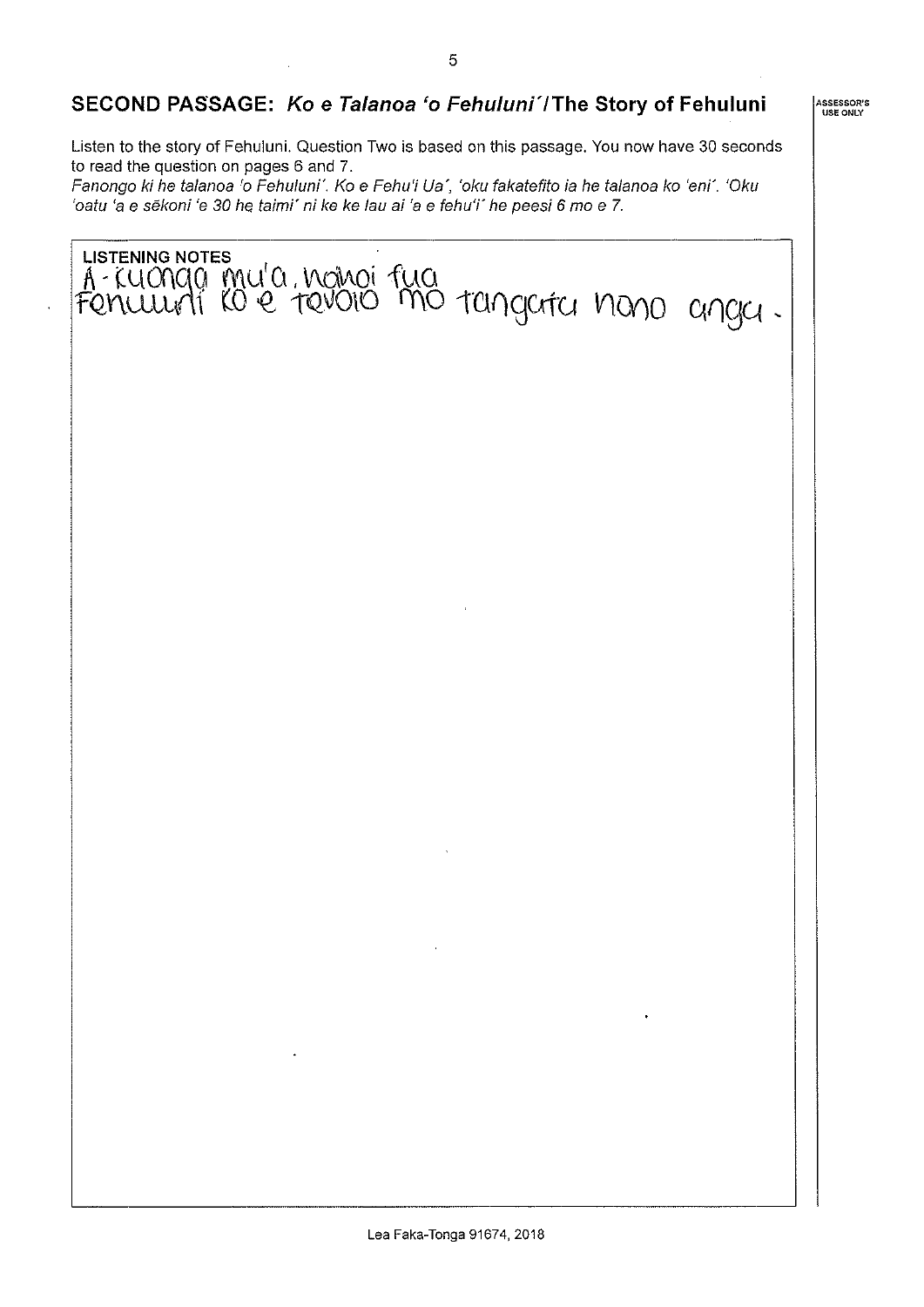QUESTION TWO **ASSESSOR'S USE ONLY** (a) Why did Fehuluni live in the mango tree? Talamai 'a e 'uhinga na'e nofo ai pē 'a Fehuluni ia 'i he fu'u mango'. (FEETER FON ULUMI 1WED IN TME HANGO TREE because she was bored of staying cuone so she (SEO WORD UP IN the Mango tree to look at the people who go past so she can do ner anga./Kaar aaroo Why did the villagers believe the young man was mad? Provide evidence from the story to  $(b)$ support your answer. Ko e hā e 'uhinga na'e pehē ai 'e he kakai 'o e kolo' 'oku vale 'a e ki'i talavou'? 'Omai ha fakamo'oni mei he talanoa' ke ne poupou ho'o tali'. The villagers believed mat the young man was dumb because he (to had one foury and that was going to uta but ne wore Things will the sells on his nead a two years & It Me cross got a necroyace mat was hand made he wears that to utch, so the villagers mought he was dumb but the villagers archit know that everythine he was wearing mot, they was when he gets the chance 10 TOUK TO FRANCHING

Lea Faka-Tonga 91674, 2018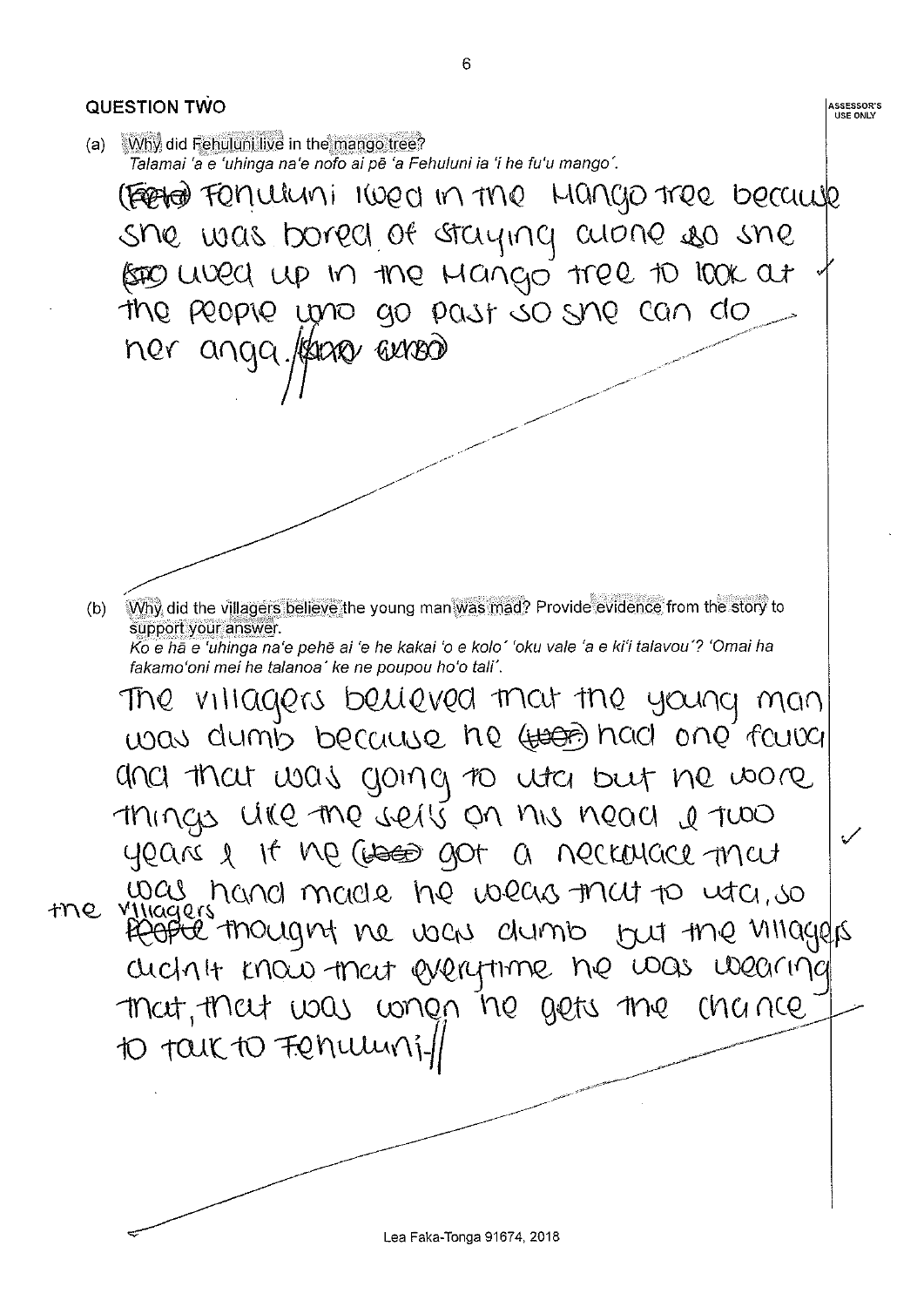Do you feel sorry for Fehuluni? Explain and support your answer with evidence from the  $(c)$ story.

'Oku' ke ongo'i faka'ofa'ia nai 'ia Fehuluni? 'Omai ha ngaahi 'uhinga lelei ki he 'uhinga ho'o faka'ofa'ia 'ia Fehuluni' pea mo ha fakamo'oni mei he talanoa' ke poupou ki ho'o tali'.

**MARPORATO DE ANALYSES** NO, I do not foel for Fehruluni because une writ a good person as she doesn't listen leed not do as she nay been told ure now her dad told her to go stay in the orner nouse m utci", Fenuium went añd stayed in the wango tree". Another reason wright do not feel for Fehalum is because she was tevolo i her anga was tangata and she was also abusive to the **forcer people as areas** children of the VIII agel (a broase very of Fenuluni doesn't respect  $\oplus$  or obey ner parents but like the bible ont n bjots the bible in FFRSO: 6: 1 "Fancy moy touchyotua uno/p

ASSESSOR'S<br>USE ONLY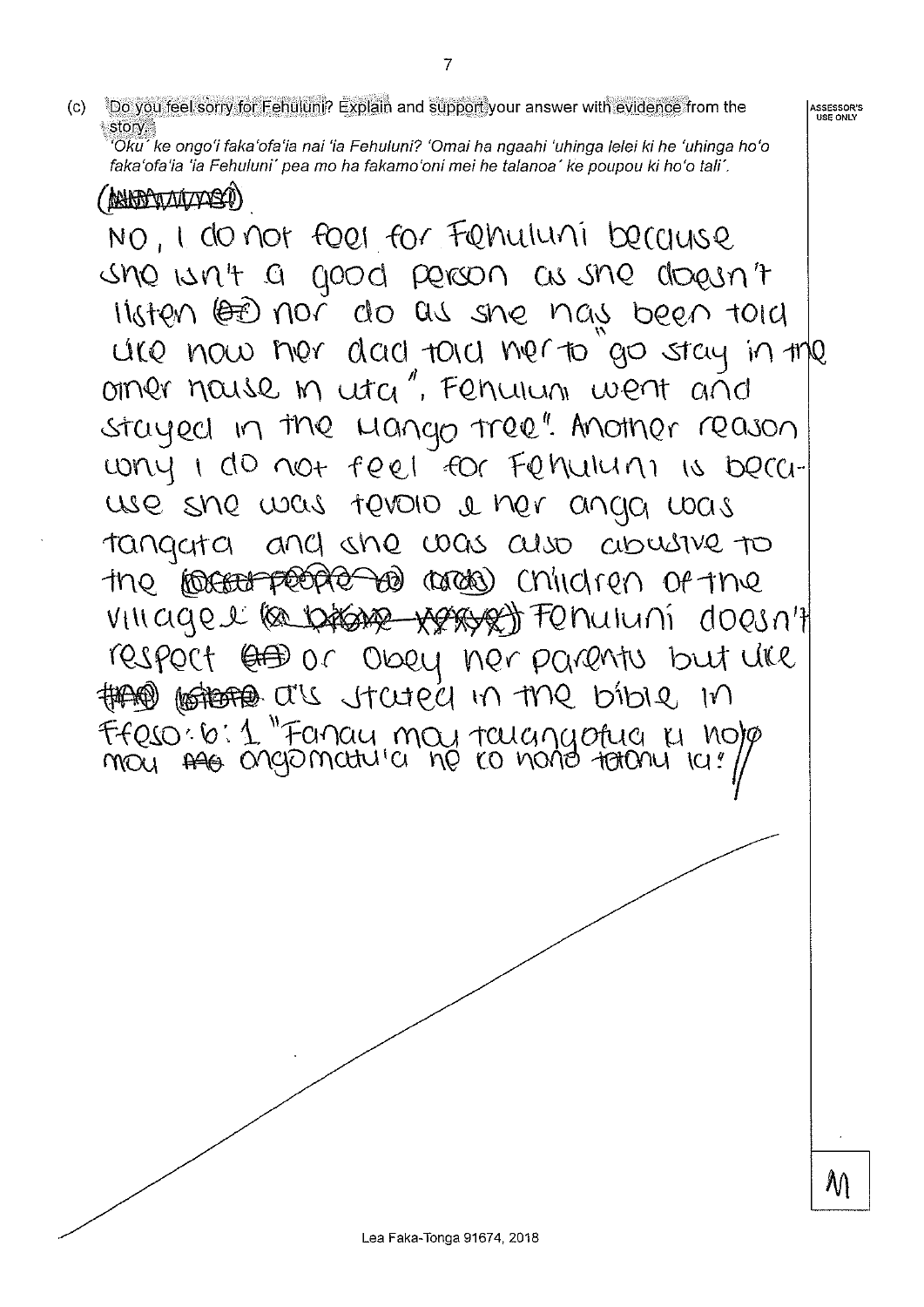ASSESSOR'S

### THIRD PASSAGE: Ko e Faitohi 'a Samisoni' / Samisoni's Speech

Listen to Samisoni's speech. Question Three is based on this passage. You now have 30 seconds to read the question on pages 9 and 10.

Fanongo ki he lea mali 'a Samisoni'. Ko e Fehu'i Tolu' 'oku fakatefito ia he konga tohi ko 'eni'. 'Oku 'oatu 'a e sēkoni 'e 30 he taimi' ni ke ke lau ai 'a e fehu'i he peesi 9 mo e 10.

**LISTENING NOTES**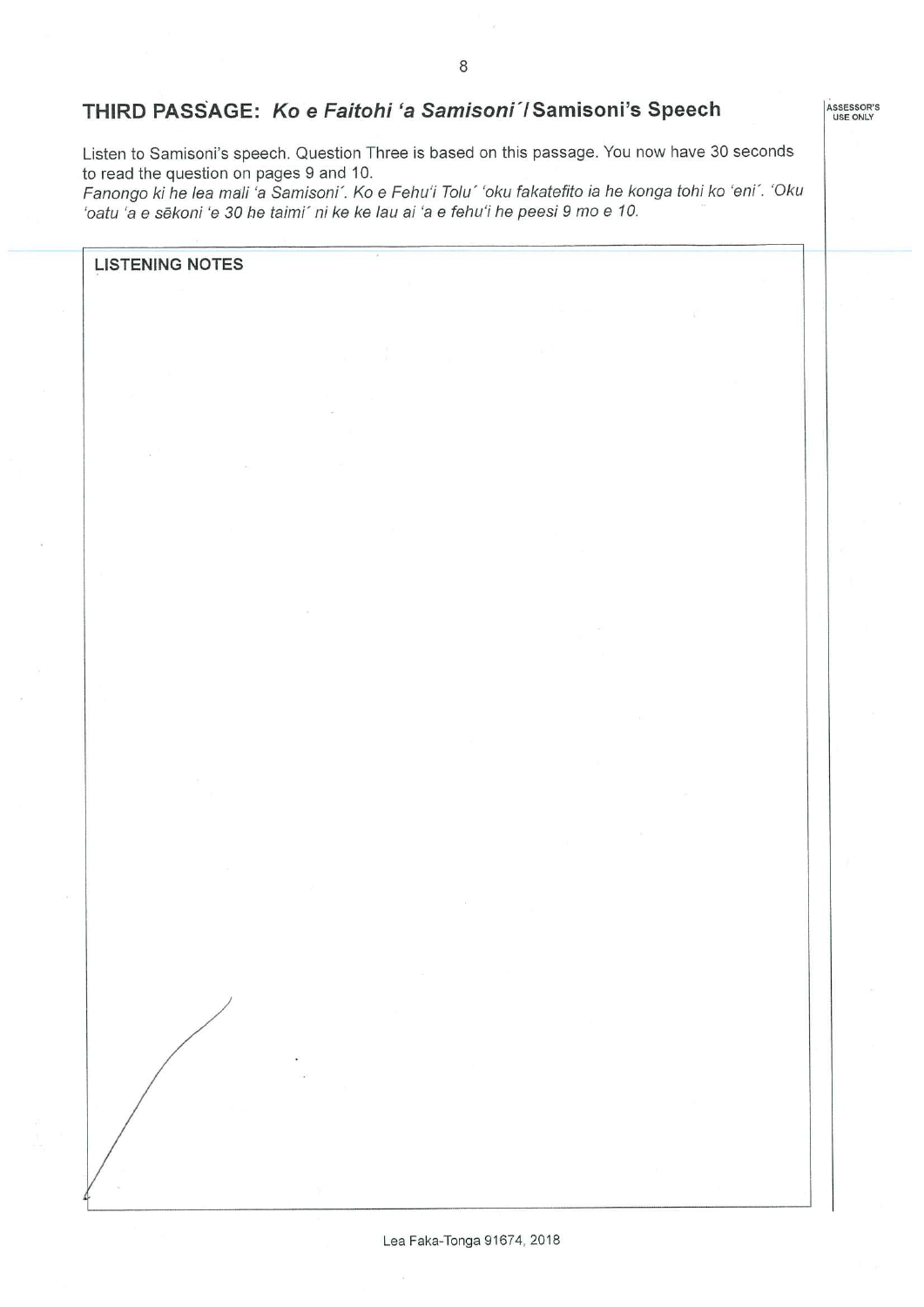**QUESTION THREE ASSESSOR'S**<br>USE ONLY (a) What was the purpose of Samisoni's speech? Explain clearly. Ko e hã 'a e taumu'a 'o e lea na'e fakahoko 'e Samisoni'? Fakamatala mai ke mahino. The purpose of samisoni's speech is him aleany explanning @ and expressing his love for sigue in front of sigue's dad e also asking siell's famer to piease ayou ner daughter sieu to many him. What might Sieli find attractive about Samisoni? Explain your answer in detail with reference  $(b)$ to the text. Ko e hā ha 'ulungaanga 'o Samisoni na'e 'uhinga ai 'a e sai'ia 'a Sieli ai'? Fakamatala'i fakaikiiki ho'o tali' pea 'omai ha'o fakamo'oni mei he talanoa' ke ne poupou ki ai. SIRII might find they samison is being honost and is opening up to ner clad about now he feels for her. Also siel might realise now layer samison is to ner that he's des see mentioned that us been a ride since they've clated "oky au lave'i note lani e faingara'a ne epser

feons", but they still made it this far but overcu sieu might recuise mat samsonis feelings for her is real e he is willing to do cinything to male her happy which worked sien round find cutractive

This question continues over the page.

9

Lea Faka-Tonga 91674, 2018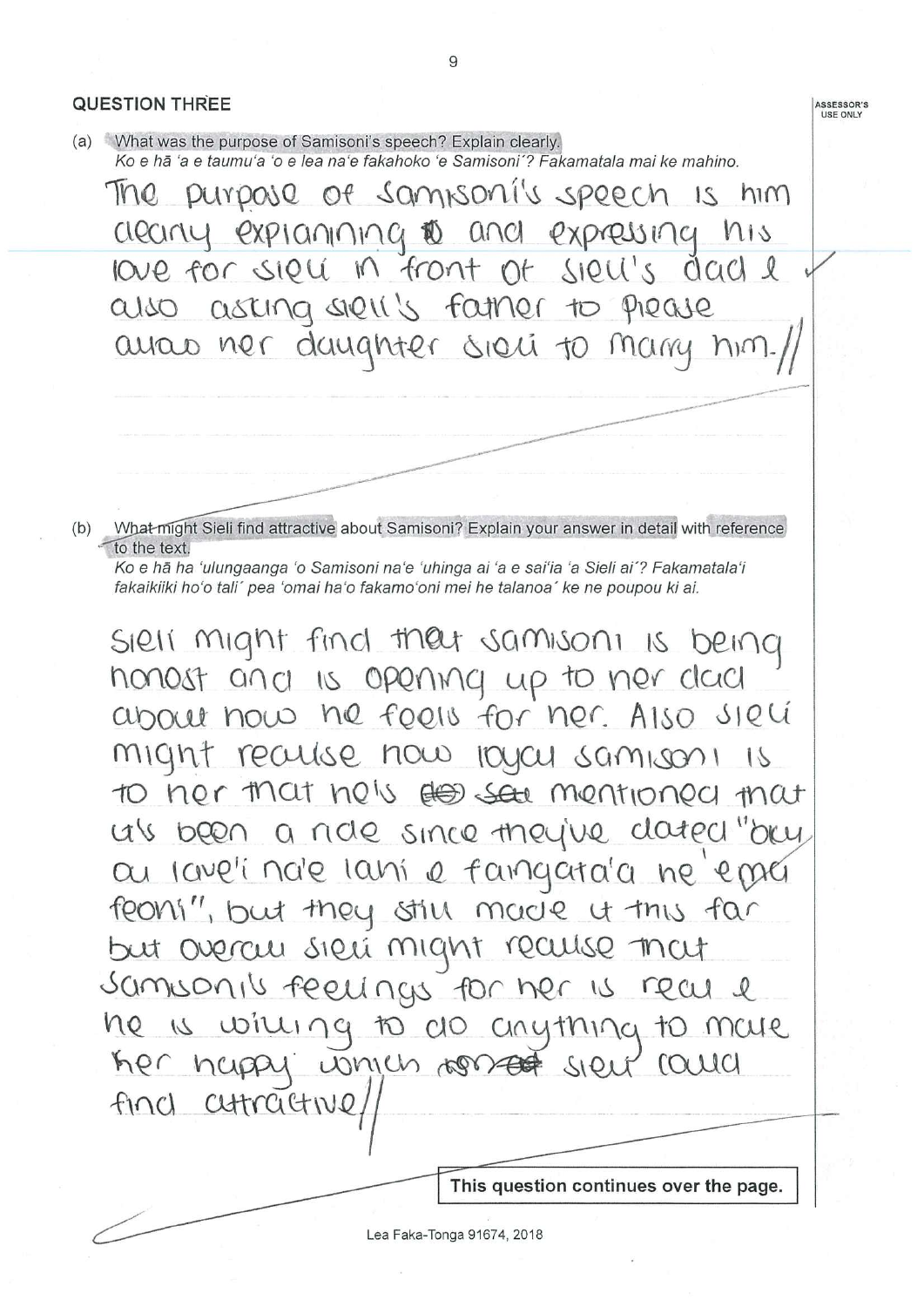What can be learnt about relationships from this story? Explain and support your answer with ASSESSOR'S<br>USE ONLY  $(c)$ evidence from the text.

10

Ko e hā ha akonaki na'a' ke ma'u mei he talanoa' ni 'o felāve'i mo e faikaume'a'? Fakamatala'i pea 'omi ha fakamo'oni mei he talanoa' ke ne poupou ho'o tali'.

somerning that can be learnt from this story is that there is aways ways to propose to a girl insteau of donny other ways this story has taught us that it dodin't have to be a big celebration, the guy can just come over himself and ask your dad/family. Another thing that can be learnt from this story is that (the) (IF yest) no moutrer how hard their relationship/ride was things can still pull through and happen If you trust the Process, use the 100 bibile verse Filipcul 4:4 " MOU fielig I'ME PIKI MUM CU PP. 10 KW TOR OU 9tru mou fleria!